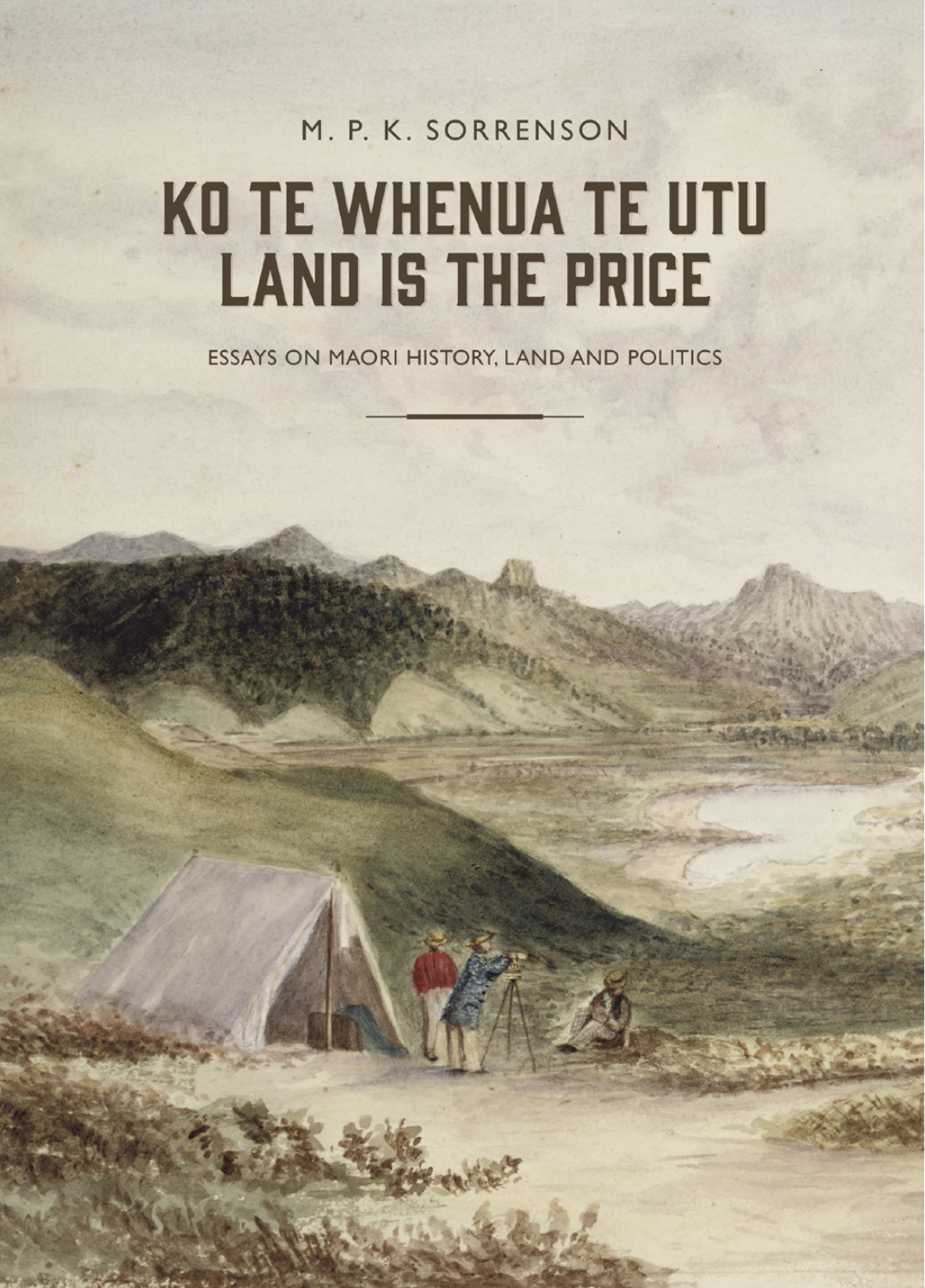**M. P. K. Sorrenson (Ngati Pukenga, Pakeha) is one of New Zealand's most important living historians. He began as a junior lecturer in the University of Auckland history department in 1958, and completed a DPhil at Oxford and further research in East Africa, before returning to Auckland in 1964. He taught there for the next 31 years. He was president of CARE in the 1970s, sat on the council of the New Zealand Historic Places Trust for a decade and was a leading member of the Waitangi Tribunal for 25 years. He is author or editor of numerous books on African and New Zealand history, including** *Maori Origins and Migrations: The Genesis of some Pakeha Myths and Legends* **(AUP/OUP, 1979) and the threevolume work** *Na To Hoa Aroha, From Your Dear Friend: The Correspondence between Sir Apirana Ngata and Sir Peter Buck, 1925–1950* **(AUP, 1986, 1987, 1988), both of which have just been launched as ebooks by Auckland University Press.**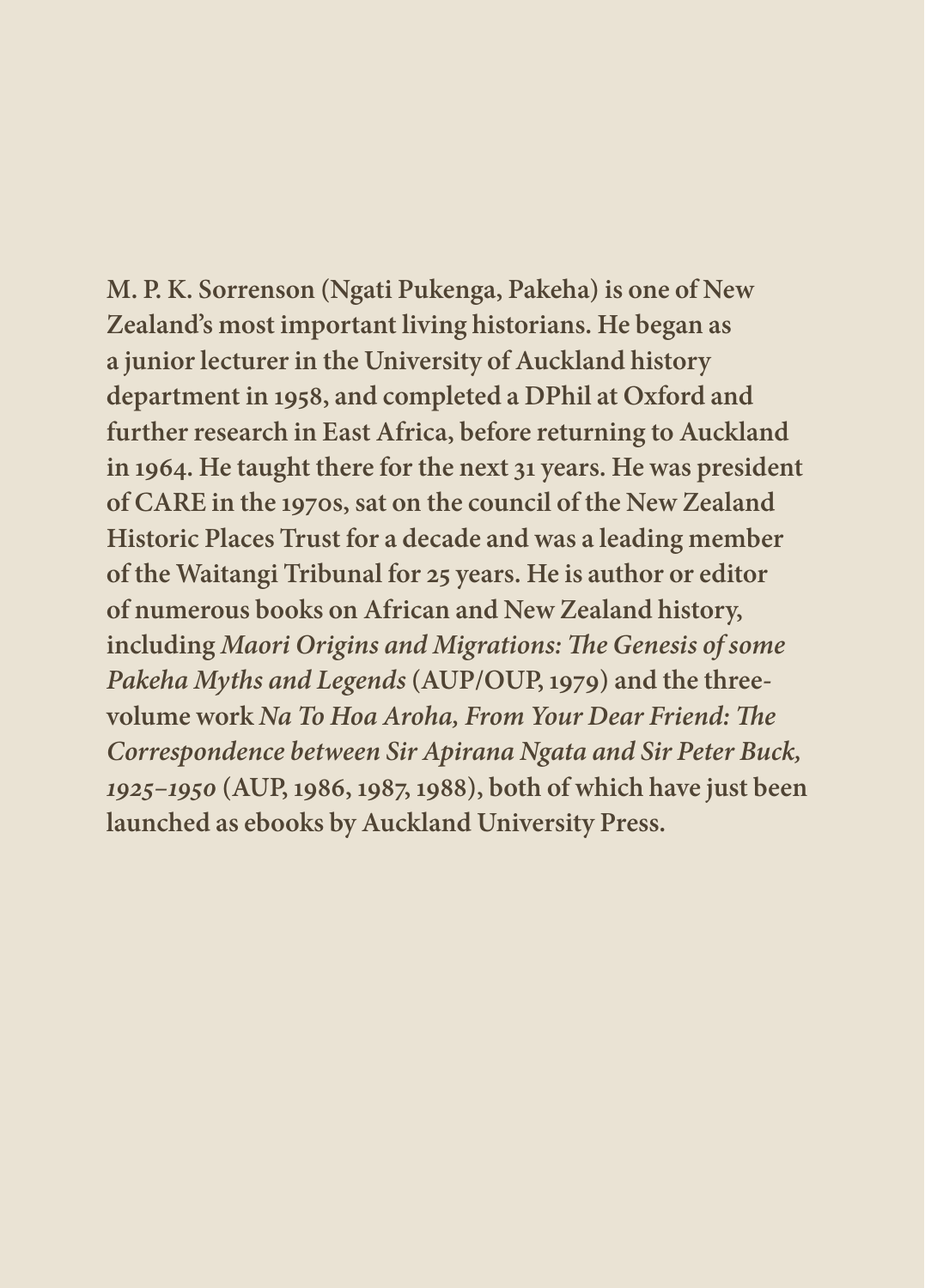## **Contents**

|                          | Acknowledgements                                                                                   | vi           |
|--------------------------|----------------------------------------------------------------------------------------------------|--------------|
| Introduction             |                                                                                                    | $\mathbf{1}$ |
| I                        | The Whence of the Maori: Some Nineteenth-century                                                   |              |
|                          | Exercises in Scientific Method                                                                     | 9            |
| $\overline{2}$           | Treaties in British Colonial Policy: Precedents for Waitangi                                       | 40           |
| 3                        | How to Civilise Savages: Some 'Answers' from<br>Nineteenth-century New Zealand                     | 55           |
| $\overline{\mathcal{A}}$ | Folkland to Bookland: F. D. Fenton and the Enclosure<br>of the Maori 'Commons'                     | 68           |
| 5                        | Land Purchase Methods and their Effect on Maori                                                    |              |
|                          | Population, 1865-1901                                                                              | 90           |
| 6                        | The Maori King Movement, 1858-1885                                                                 | 106          |
| 7                        | Polynesian Corpuscles and Pacific Anthropology:<br>The Home-made Anthropology of Sir Apirana Ngata |              |
|                          | and Sir Peter Buck                                                                                 | 126          |
| 8                        | Colonial Rule and Local Response: Maori Responses                                                  |              |
|                          | to European Domination in New Zealand since 1860                                                   | 145          |
| 9                        | Maori Representation in Parliament                                                                 | 157          |
| I <sub>O</sub>           | Towards a Radical Reinterpretation of New Zealand                                                  |              |
|                          | History: The Role of the Waitangi Tribunal                                                         | 217          |
| II                       | Giving Better Effect to the Treaty: Some Thoughts for 1990                                         | 238          |
| 12                       | The Waitangi Tribunal and the Resolution of Maori                                                  |              |
|                          | Grievances                                                                                         | 256          |
| 13                       | Waitangi: Ka Whawhai Tonu Matou                                                                    | 273          |
| Epilogue                 |                                                                                                    | 293          |
| <b>Notes</b>             |                                                                                                    | 305          |
|                          | Index                                                                                              |              |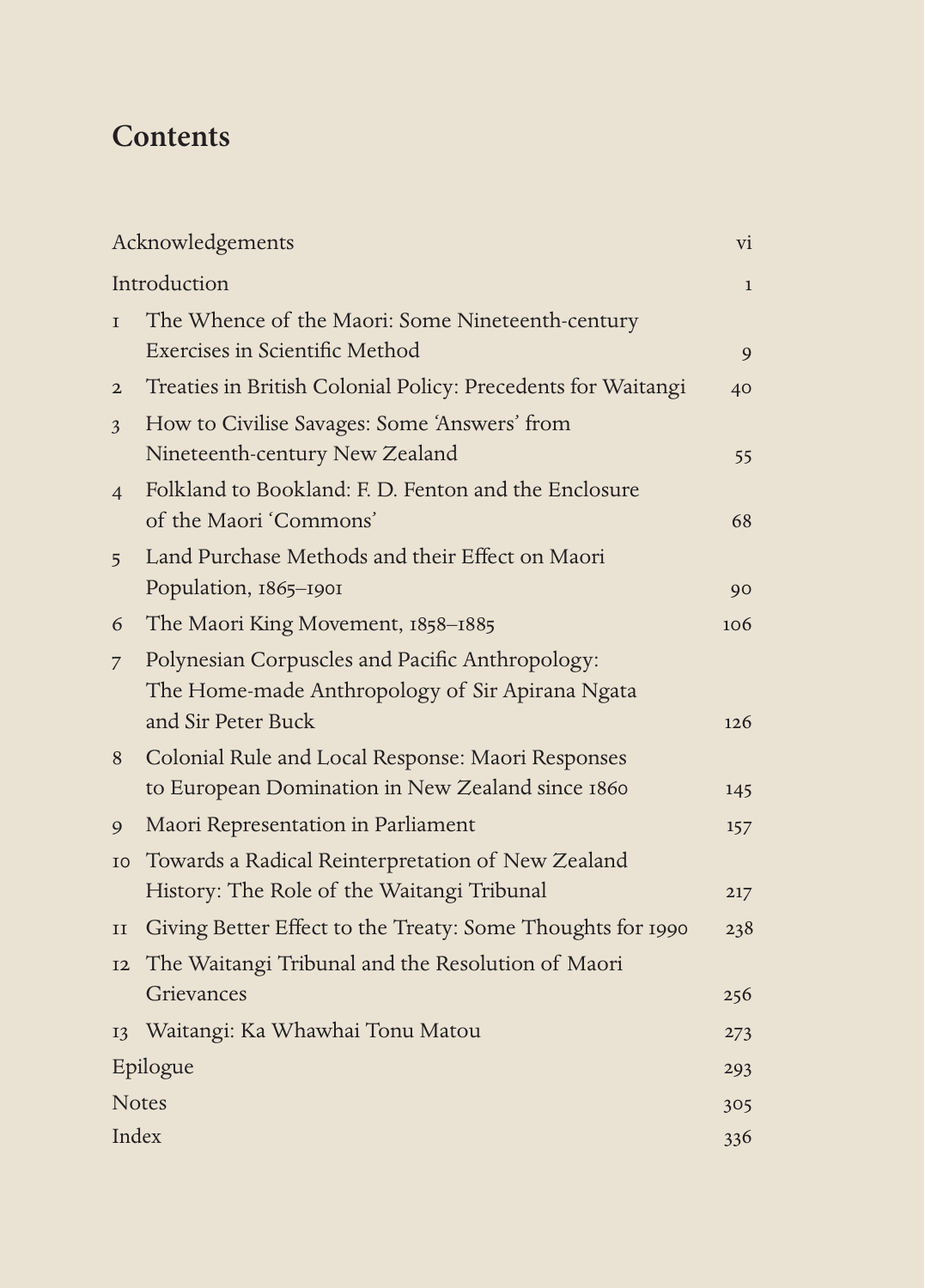**"There are essentially two histories of Aotearoa. First, a long Maori history, beginning with their Pacific origins, continuing through their arrival in Aotearoa and intensifying with the arrival of Pakeha, those strangers who were very different from the tangata maori, the ordinary people. And secondly, there has been a history of Pakeha colonisation and take-over of Aotearoa, not always taking much note of the tangata whenua, the people of the land, but never able to totally ignore them. The two histories have been repeatedly stitched together . . . ."**

> For more than half a century, Keith Sorrenson – one of New Zealand's leading historians and himself of mixed Maori and Pakeha descent – has dived deeper than anyone into the story of two peoples in New Zealand. In this new book, Sorrenson brings together his major writing from the last 56 years into a powerful whole – covering topics from the origins of Maori (and Pakeha ideas about those origins), through land purchases and the King Movement of the nineteenth century, and on to twentieth-century politics and the new history of the Waitangi Tribunal. Throughout his career, Sorrenson has been concerned with the international context for New Zealand history while also attempting to understand and explain Maori conceptions and Pakeha ideas from the inside. And he has been determined to tell the real story of Maori losses of land and their political responses as, in the face of Pakeha colonisation, they became a minority in their own country. *Ko te Whenua te Utu / Land is the Price* is a powerful history of Maori and Pakeha in New Zealand.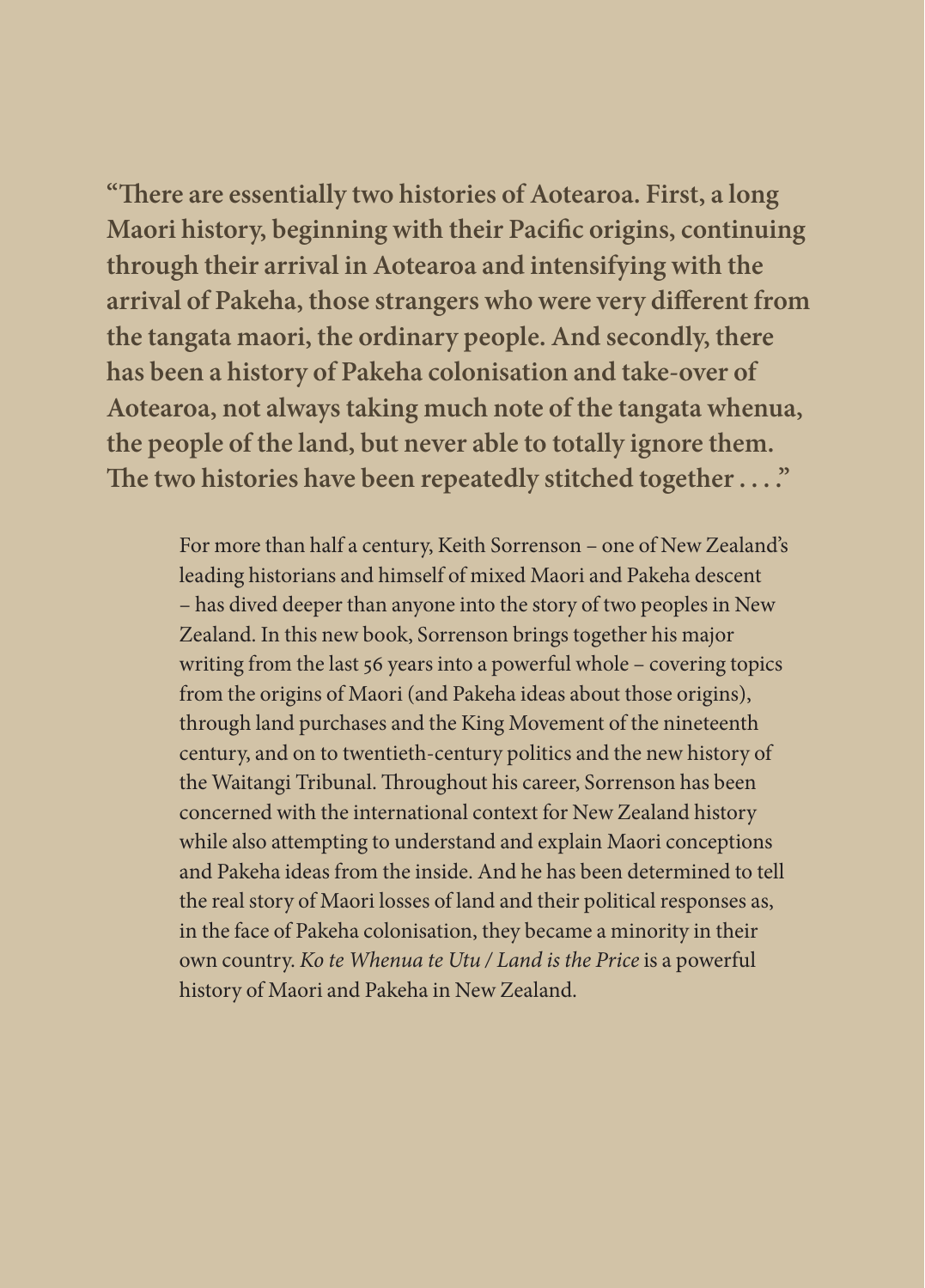## **Towards a Radical Reinterpretation of New Zealand History: The Role of the Waitangi Tribunal\***

 $\mathscr{L}$ 

Until recently, most commentators have relied on the English language text of the Treaty of Waitangi. According to this the Māori chiefs transferred their sovereignty to the Queen of England, were guaranteed the possession of their lands, forests, fisheries, and other properties, yielded a right of pre-emption to the Crown to purchase their land, and were granted royal protection and the rights and privileges of British subjects. New Zealanders have generally assumed that these provisions of the Treaty have been upheld. The Treaty has been seen as a fundamental instrument of a broader policy — of bringing Māori and their lands within the compass of British (and in due course colonial-made) law; a policy of assimilating the Māori, thereby making one people, according to Hobson's well-known dictum, 'he iwi tahi tatou'. That saga has formed a central theme of most Pākehā versions of New Zealand history.

But, we need to remember that the Treaty of Waitangi was written in two languages, English and Māori. With the exception of the English language text signed by 39 Māori at Manukau and at Waikato Heads — often subsequently regarded as the 'official' version — all of the copies signed by Māori were in their language. Māori people have usually regarded this as the real and binding version of the Treaty. Its meaning to them has been very different from the

<sup>\*</sup>Reprinted from I. H. Kawharu, ed., *Waitangi: Maori and Pakeha Perspectives of the Treaty of Waitangi*, Oxford University Press, Auckland, 1989, pp. 158–178. That essay, in turn, was a revised and updated version of an essay originally published in *The New Zealand Journal of History*, vol. 21, no. 1 (1987), pp. 173–188.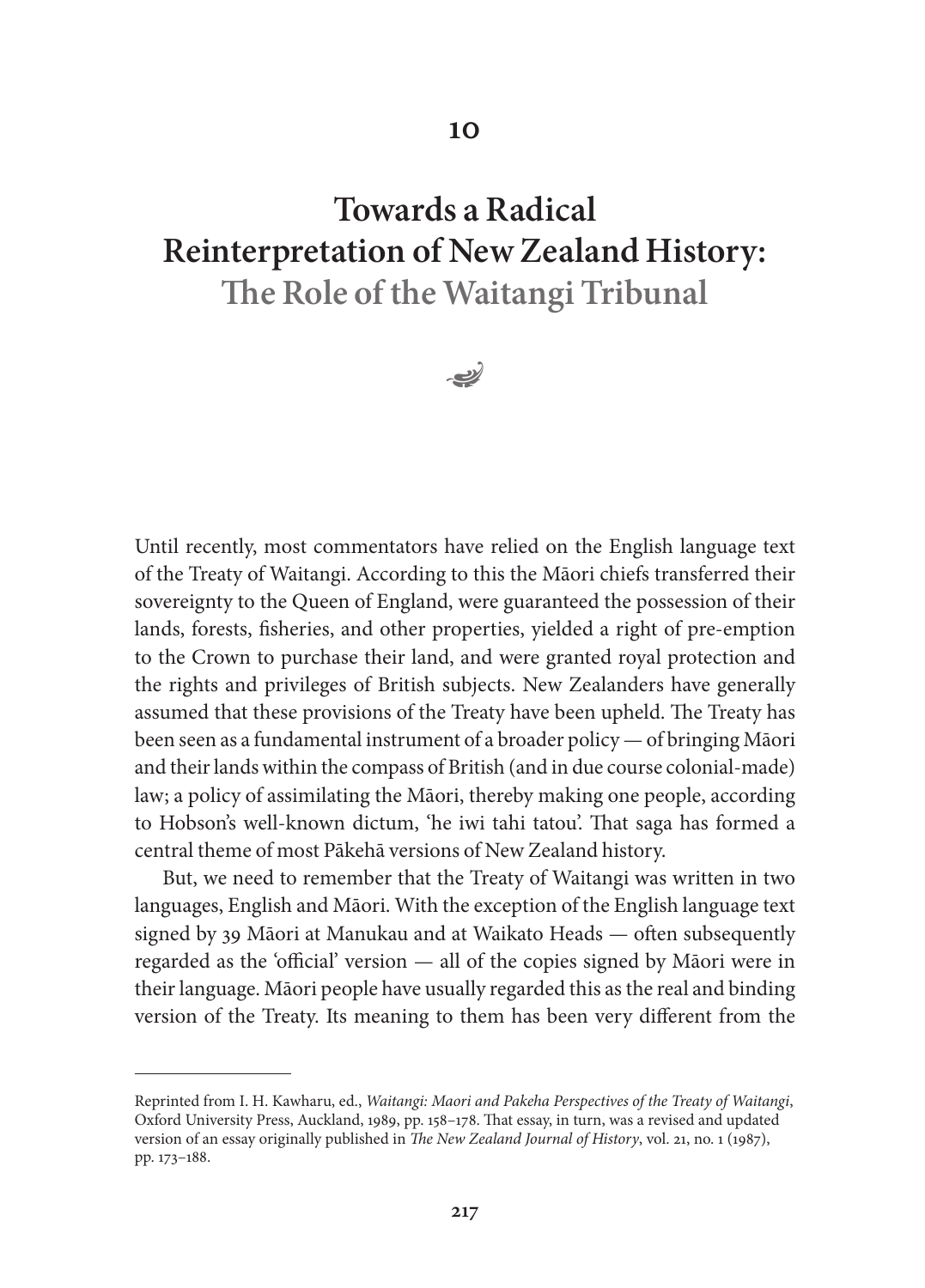meaning Pākehā have taken from the English version. Some of the key concepts in the English text, like sovereignty, could not easily be rendered into Māori. The translators fell back on transliteration, with sovereignty rendered as 'kāwanatanga', or governorship. That concept was not unknown to Māori since it had been used in translations of the scriptures and in reference to the British governor of New South Wales. Under the Treaty, kāwanatanga was to be exercised by a new governor in New Zealand. According to the preamble, he was to protect the Māori and their property from Europeans now colonising the country. However, the power and autonomy of the chiefs — their 'rangatiratanga o o ratou wenua o ratou kainga me o ratou taonga' (their chieftainship over their lands, their homes and other treasures) — was expressly preserved in the second article of the Treaty. To the Māori chiefs who signed the Treaty, that rangatiratanga was far more than a guarantee of their possession of land and other properties; it was also a guarantee of their autonomy and authority, above all their mana, as chiefs; even, in some recent interpretations,<sup>1</sup> a guarantee of Māori sovereignty. Such Māori views of the Treaty have been frequently voiced at Māori gatherings since 1840, have sometimes found their way into the written record, and have been increasingly noticed by historians and lawyers over recent years.

The fact that there are two histories of the Treaty of Waitangi, stemming from the English and Māori texts, is a sure reminder that Hobson's hope that the Treaty would facilitate the formation of one people has not been realised. Because of the determined efforts of the Māori people to resist assimilation and preserve their identity, the Treaty has become the basis, rather, for the coexistence of two peoples within one nation.

The recent attention of historians and lawyers to the Māori text of the Treaty has provided an academic background to attempts by successive Governments to give better recognition to the promises of the Treaty. Ruth Ross's seminal essay, 'The Treaty of Waitangi: Texts and Interpretations', published in 1972,<sup>2</sup> was the first significant analysis of the two texts of the Treaty, and of the role of Henry Williams in devising a Māori text and persuading the Māori chiefs assembled at Waitangi to accept it. D. F. McKenzie has taken the process of textual analysis much further.<sup>3</sup> Claudia Orange's published doctoral thesis<sup>4</sup> also considerably elaborates the textual studies, while making the fullest examination yet of the signings of the Treaty, at Waitangi and elsewhere, and of its continuing significance for both races in subsequent New Zealand history. She has done more than any other historian to recover that submerged Māori history of the Treaty which has hitherto existed largely in oral tradition.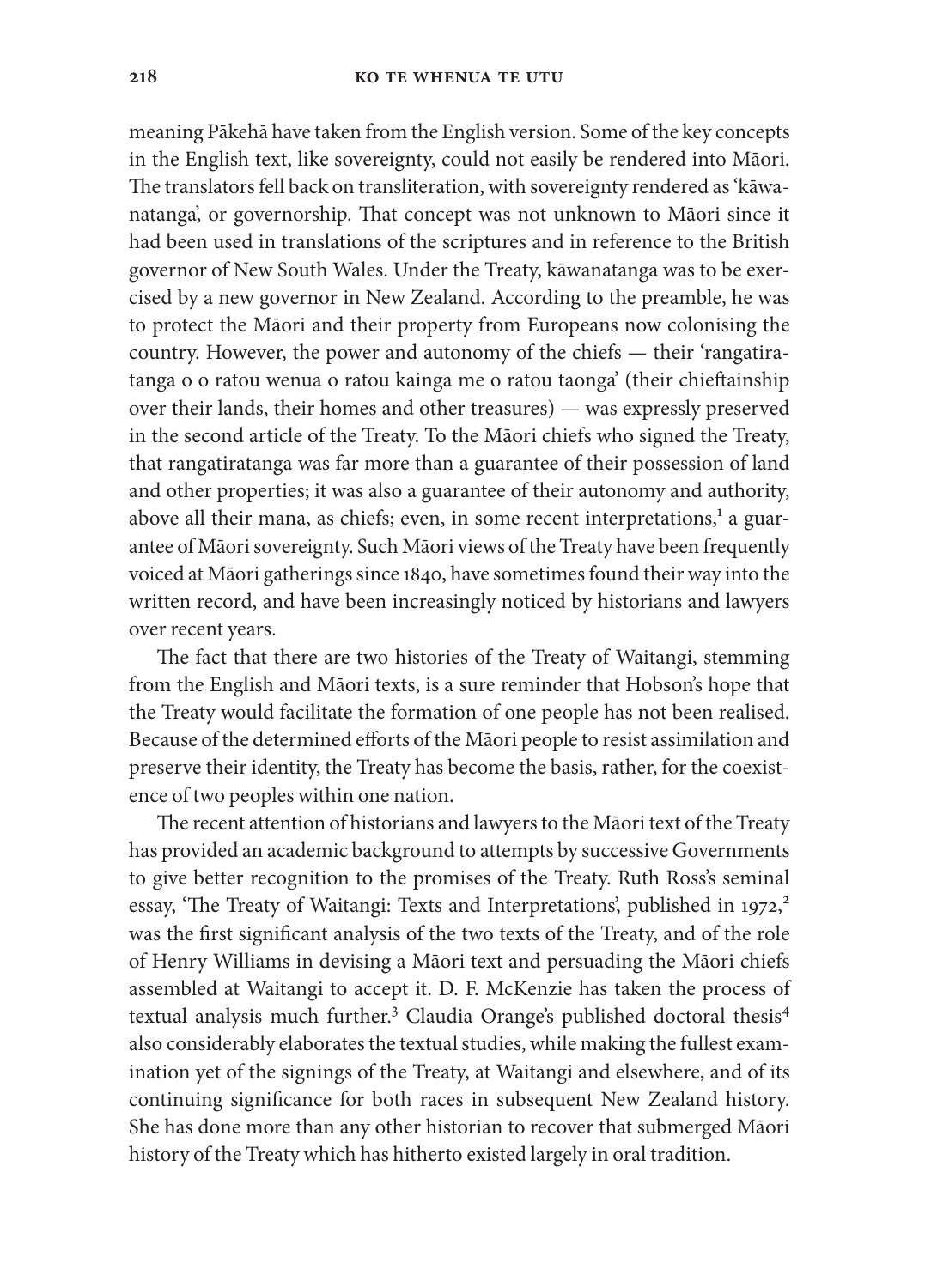Such work of historians has been paralleled by that of lawyers. Until recently it was common for academic lawyers to reiterate court judgments on the Treaty, stemming from that of Chief Justice Prendergast in 1877 to the effect that it was a nullity. In 1934 H. F. von Haast summed up the prevailing view by arguing that the Treaty was not cognisable in international law and was only applicable in domestic law in so far as certain provisions had been adopted in local statutes.<sup>5</sup> Von Haast's views were generally accepted by lawyers — and by historians like James Rutherford $^6-$  until the late 1960s. Then a new generation of academic lawyers, including F. M. Auburn,<sup>7</sup> W. A. McKean,<sup>8</sup> P. G. McHugh<sup>9</sup> and D. V. Williams,<sup>10</sup> inspired by changing interpretations of international law and important decisions in the courts, especially in North America, began to chip away at the established doctrine. In consequence, the Treaty has been resuscitated: it has been deemed cognisable in the colonial law of the time, like similar treaties in other British territories. Like the historians, the lawyers have not been content to rely on the English language text. They have drawn attention to recent judgments in North American courts where assenting parties of treaties have been required to pay attention to the indigenous language texts, and the promises made by the British Crown when the treaties were negotiated. Accordingly, the way has been paved for radical new interpretations of the Treaty of Waitangi and its role in New Zealand history.

The Waitangi Tribunal, as constituted by The Treaty of Waitangi Act 1975 and its amendment of 1985, has been given a vital role in that reinterpretation. Both pieces of legislation, it should be noted, were passed by Labour Governments and sponsored by Māori Ministers of Māori Affairs: the first Act by Matiu Rata and the amendment by Koro Wetere. The preamble of the 1975 Act noted that the English and Māori texts of the Treaty differed from one another, and section 5 required the Tribunal to have regard to both texts. Moreover, for the purposes of the Act, the Tribunal was to have 'exclusive authority' to determine the meaning and effect of the Treaty as embodied in the two texts, and to decide issues raised by the differences between them. Section 6 of the Act allowed 'any Maori' to submit a claim to the Tribunal on the grounds that he [*sic*] was 'prejudicially affected' by any Act, regulations, or Order in Council, or any policy or practice of the Crown, currently in force or proposed, which were inconsistent with the principles of the Treaty. This section had some important limitations. No Pākehā could submit a claim. Although subsection 1 did allow Māori claims against any legislation, policy, or practice currently in force, subsection 6 specifically excluded from the Tribunal's jurisdiction 'anything done or omitted before the commencement of this Act'. Moreover, the Tribunal itself had no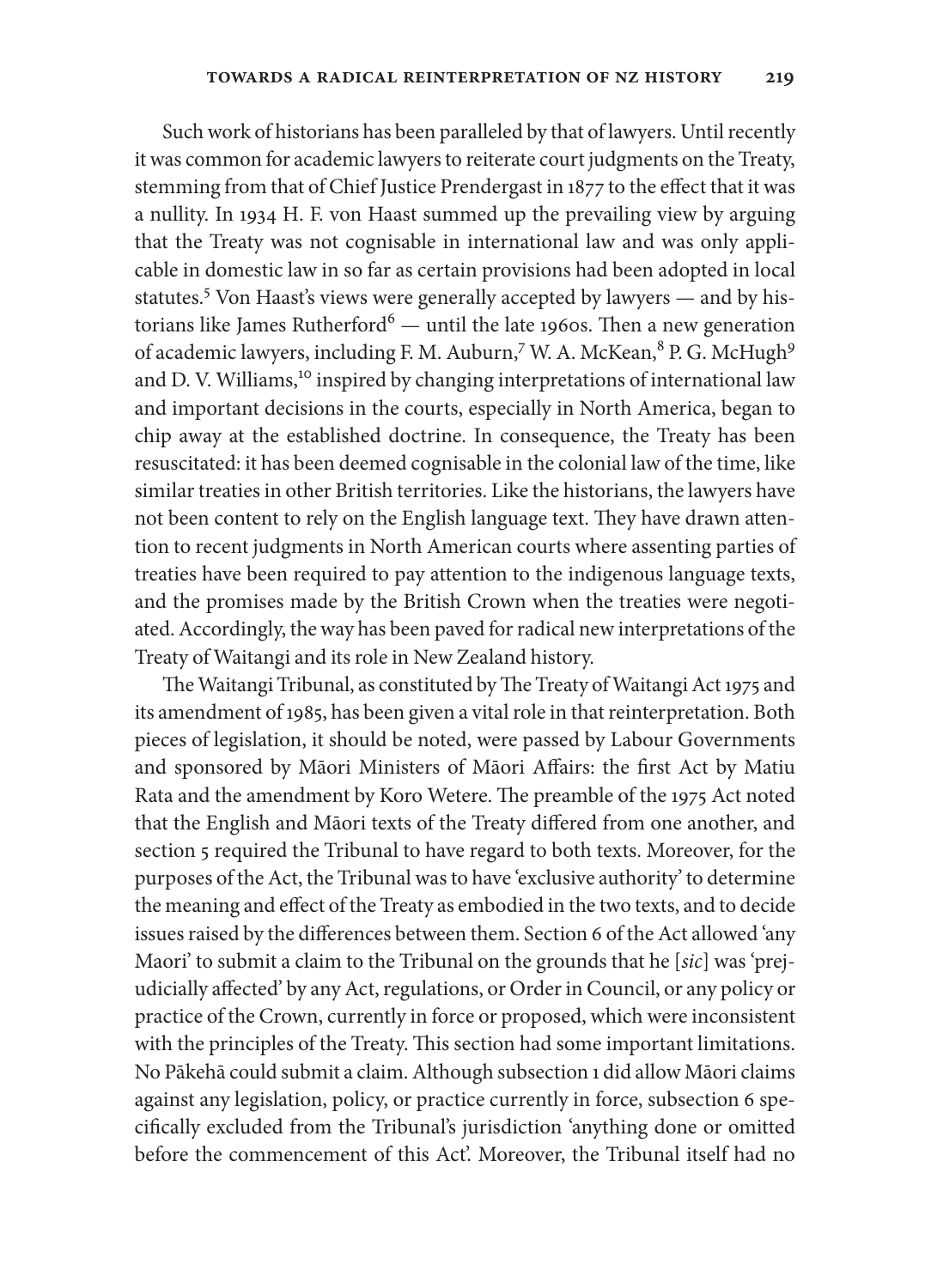power of remedy; if it considered a claim to be well founded it could merely recommend that the Crown compensate for or remove the prejudice. Section 7 allowed the Tribunal to refuse to investigate any claim that was deemed trivial, frivolous, or vexatious, or for which there was an adequate remedy elsewhere. Section 8 required the Tribunal to ascertain whether any draft legislation referred to it was contrary to the principles of the Treaty.

In interpreting the meaning, principles and effect of the Treaty, the Tribunal could hardly confine itself to the two texts. It had to examine the contemporary intellectual climate to assess what was in the minds of the men who made, negotiated and signed the Treaty. That in turn required an investigation of the historical traditions of both sides: on the British side some centuries of jurisprudence and colonial policy; on the Māori side orally recorded traditions of lore and custom. There was no way of avoiding such historical analysis, despite the limitation in the Act excluding actions or omissions of the Crown before 1975.

The Tribunal was to consist of three persons: the Chief Judge of the Māori Land Court, who was to be chairman, and two others appointed by the Governor-General, one on the recommendation of the Minister of Justice, the other (who was to be a Māori) on the recommendation of the Minister of Māori Affairs. The original appointees were Chief Judge Kenneth Gillanders Scott, L. H. Southwick, an Auckland QC, and as Māori representative, Sir Graham Latimer, chairman of the New Zealand Māori Council. Their first full hearing concerned the claim of Joseph Hawke and others of the Ngāti Whātua tribe of Orakei to fishing rights in the Waitemata Harbour.<sup>11</sup> Ironically, the tangata whenua of Tamaki Makaurau, whose tribal territory was now reduced to a tiny fragment of the metropolitan area of greater Auckland, were obliged to meet the Tribunal in the unfamiliar surroundings of the ballroom of Auckland's plush Intercontinental Hotel. Hawke lost the claim, though he subsequently lodged a new one that concentrated on the loss of land at Bastion Point. In 1980, on the retirement of Judge Scott, E.T. J. Durie was appointed Chief Judge of the Māori Land Court — the first Māori to hold that position — and became chairman of the Tribunal. In 1984 Paul Temm, another Auckland QC, replaced Southwick. Judge Durie transformed the Tribunal, both in procedure — henceforth it met on the marae of the claimants, and observed their kawa in its hearings — and in its philosophical approach to the issues.

It is not possible in a short essay to review all the findings of the Tribunal in the ten years of its existence under the 1975 Act. In any case several claims were either dismissed or withdrawn before the Tribunal completed its hearing, and need no further discussion. I shall examine four claims — Motunui, Kaituna,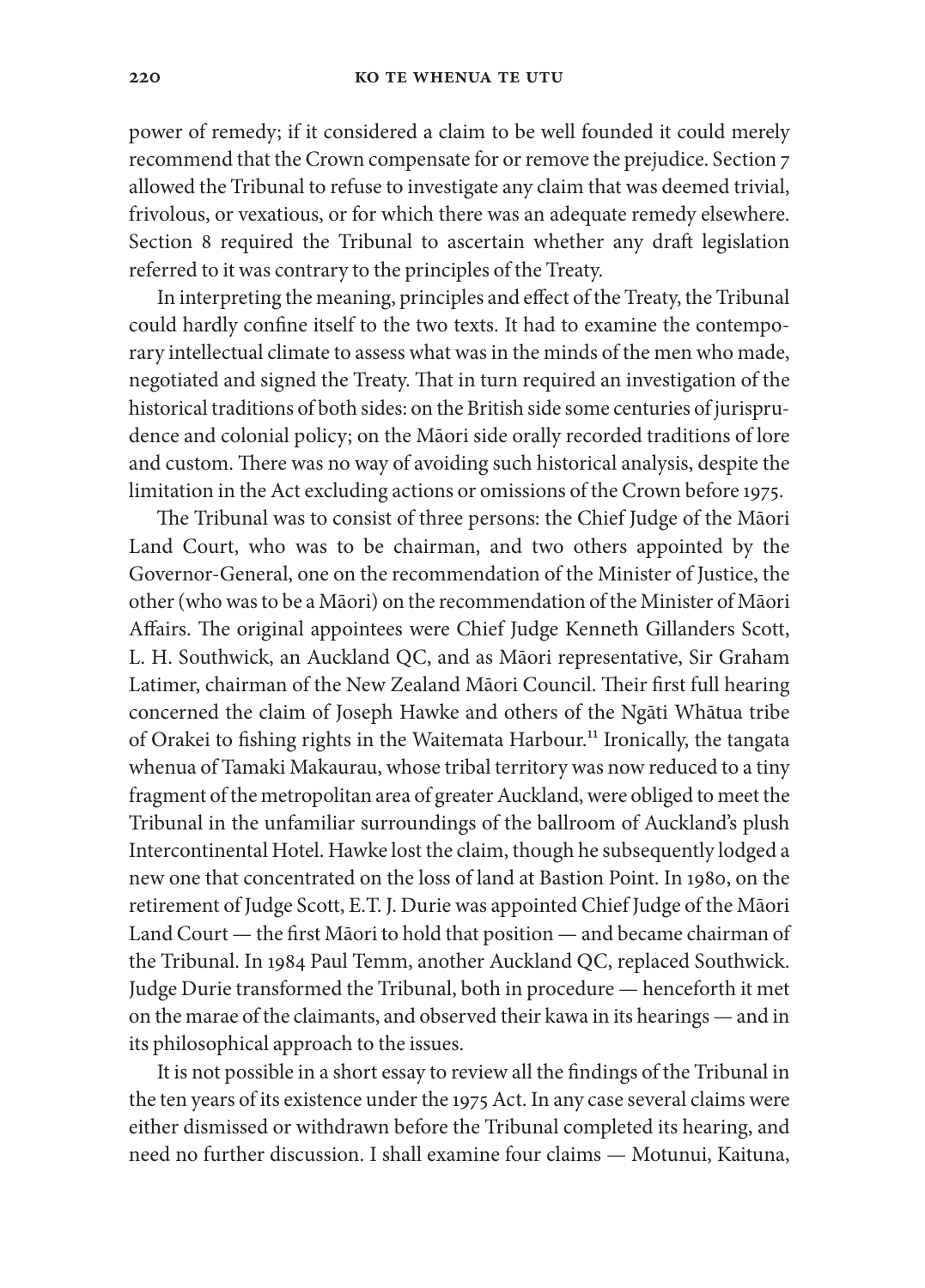Manukau, and Te Reo Māori — all of them presided over by Judge Durie. And I shall use the Tribunal's findings to illustrate its role in interpreting — and reinterpreting — the Treaty and its place in New Zealand history.

The Motunui claim was lodged by Aila Taylor on behalf of Te Atiawa of Taranaki, who held that they were or would be prejudicially affected by the discharge of sewage and industrial waste (coming mainly from the proposed Motunui Syngas plant) on to their traditional fishing grounds and reefs at Waitara. Such pollution was said to be inconsistent with the principles of the Treaty of Waitangi. The Tribunal reported its findings in March 1983, upholding the claimants' case.12

Before setting out its findings on the specifics of the Motunui claim, the Tribunal made some important statements on the interpretation of the Treaty, based largely on a memorandum submitted by the Department of Māori Affairs. On the question of a possible conflict between the two texts, the memorandum quoted Lord McNair's text, *The Law of Treaties*, to the effect that 'in the absence of a provision to the contrary neither text is superior to the other', but that it was permissible to interpret one text by reference to the other. However, the memorandum went on to argue that 'should any question arise of which text should prevail, the Māori text should be treated as the prime reference' since this was the text signed by most of the chiefs. The Tribunal made no comment. Nevertheless, it did decide that it was not obliged by statute, nor the precedents of international law, nor Māori tradition, to confine itself to a literal interpretation of the texts of the Treaty. It cited from the Māori Affairs memorandum a paper by I. M. Sinclair, who argued that if the language of treaties was ambiguous or obscure (which was certainly the case with the Treaty of Waitangi) recourse could be had to 'extraneous means of interpretation such as consideration of surrounding circumstances'. Furthermore, treaties were to be interpreted 'with reference to their declared or apparent objects and purposes'; and even 'the subsequent conduct and practice of the parties in relation to the treaty'.13 Finally, the Māori Affairs memorandum cited decisions of the United States Supreme Court to the effect that treaties made with Indian tribes were to be construed 'in the sense which they would naturally be understood by the Indians'<sup>14</sup>

All of this argument was relevant to the interpretation of the two texts of the Treaty of Waitangi. It was accepted by the Tribunal 'from the standpoint of European legal concepts', and as being consistent with a Māori approach to the Treaty, which 'would imply that its wairua or spirit is something more than a literal construction of the actual words used can provide. The spirit of the Treaty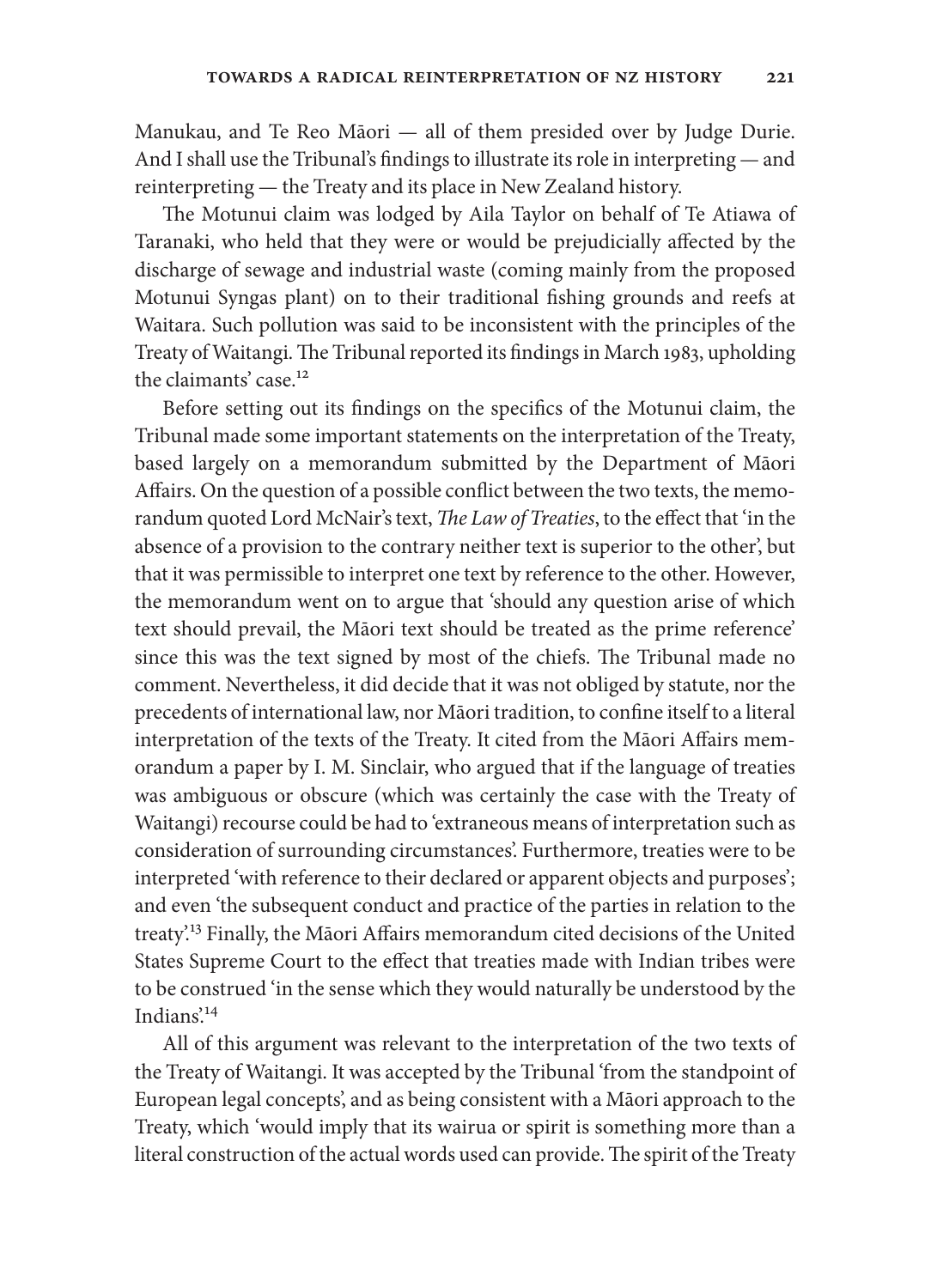transcends the sum total of its component written words and puts narrow or literal interpretations out of place.<sup>15</sup>

The Treaty was not to be regarded as simply a tract for its time, a 'Maori Magna Carta'. 'It was not intended to merely fossilise a status quo, but to provide direction for future growth and development.' It was to be 'the foundation for a developing social contract'. That contract was not what Hobson had hoped, the formation of one people, but rather the coexistence of two peoples within a single nation. 'The Treaty was an acknowledgement of Maori existence, of their prior occupation of the land and of an intent that the Maori presence would remain and be respected. . . . It established the regime not for uni-culturalism, but for bi-culturalism.' The Tribunal concluded that the Treaty was 'capable of a measure of adaptation to meet new and changing circumstances provided there is a measure of consent and an adherence to its broad principles.<sup>16</sup>

Although these findings of the Tribunal represent the collective view of its members, there is little doubt that the new chairman, Judge Durie, had a powerful influence in the formulation of that view. In two later lectures on the work of the Tribunal he made similar points. He told a Wellington District Law Society Seminar in September 1986 that 'we can read into the Treaty what we might modernly call the heads of agreement for a bi-cultural development in partnership.<sup>17</sup> He went on to discuss the novel procedures  $-$  particularly respect for marae protocol — that the Tribunal had adopted, and added that the Tribunal had 'regard not only to civil law, but to Maori customary or ancestral law as well'.18 Overseas this interplay of civil and customary law was common, and customary law held status within the legal systems, in contrast to New Zealand where there had been a steady determination of Governments to apply one law to Māori and Pākehā alike. Lecturing to a race relations class at Auckland University, Judge Durie said that 'as a constitutional document it [the Treaty] must be always speaking. To speak in our time it must be stripped of its old law clothing, and . . . its essential body exposed to view.'19

With such general comments in mind, it is useful to examine the Tribunal's interpretation of specific guarantees in the Treaty in relation to the Motunui claim. Like most of the other claims before the Tribunal, Motunui was more concerned with fishing rights than land; as Judge Durie put it later, 'the first Maori claims to the Tribunal came from the sea as though the land was no longer theirs.<sup>20</sup>

Māori fisheries were specifically protected in the English but not the Māori text of the Treaty. The few Māori who signed the English text at Manukau and Waikato Heads should have been informed of the guarantee, but with the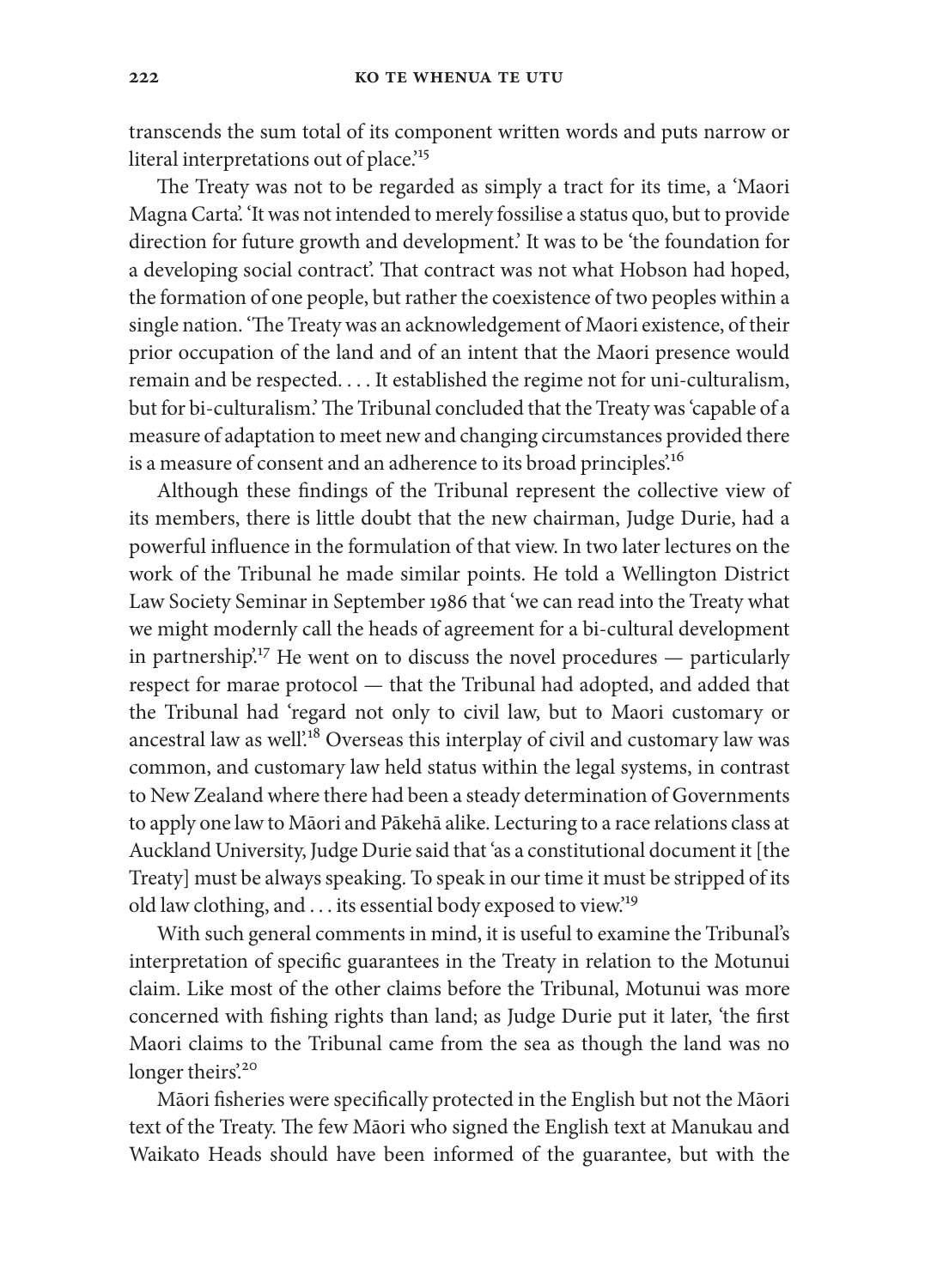official publication of this text in 1869 and on numerous subsequent occasions, Māori people generally became aware of it. They made many unsuccessful petitions to Parliament and appeals to the courts for the guarantee to be upheld. It is therefore not surprising that they also appealed to the Waitangi Tribunal, more especially as their traditional fishing resources were threatened by recent economic developments.

In looking at Te Atiawa's claim to the Waitara fishing grounds, the Tribunal accepted their view that these were indeed part of their tribal taonga, their tribal 'treasure troves'.<sup>21</sup> Moreover, the Tribunal argued that the Māori people had retained control over their fisheries by virtue of 'te tino rangatiratanga' in the second article of the Māori text of the Treaty. In the English version of this article 'rangatiratanga' had been interpreted as possession, but the Tribunal argued that 'te tino rangatiratanga' could be taken to mean 'the highest chieftainship' or, indeed, 'the sovereignity [*sic*] of their lands', and that the 'Maori text of the Treaty would have conveyed to the Maori people that . . . they were to be protected not only in the possession of their fishing grounds but in the mana to control them  $\ldots$  in accordance with their own customs.<sup>22</sup>

The Tribunal's interpretation of the guarantees in the second article of the Treaty had radical implications, since it struck at the very heart of the longstanding Pākehā doctrine that the transfer of sovereignty in Article 1 provided the foundation for one system of law, British law. Nevertheless, the Tribunal's final recommendations on the Motunui case were mild and conciliatory. It drew attention to the long title and preamble of the 1975 Act, which referred to its responsibility to make recommendations for the 'practical application of the Treaty'. Indeed the Tribunal concluded that it was 'not inconsistent with the spirit and intention of the Treaty . . . that the Crown and the Maori people affected should . . . agree to alter the incidence of the strict terms of the Treaty in order to seek acceptable practical solutions.<sup>23</sup> In this respect Te Atiawa had agreed to seek a workable compromise. The immediate result was the suspension of the proposed effluent outfall off Motunui, but more than five years later a compromise solution that involved land-based treatment and a new outfall at Waitara had only just emerged. It was likely to take four years to complete.24

The Kaituna claim was lodged by Sir Charles Bennett and others of the Ngāti Pikiao tribe against the proposal of the Rotorua City Corporation to divert treated sewage from Lake Rotorua into the Kaituna river. Once again the Tribunal's findings included a lengthy discussion on the Treaty. Much of this was based on memoranda submitted by two academics: by Professor Hugh Kawharu, then Head of Māori Studies and Anthropology at Auckland